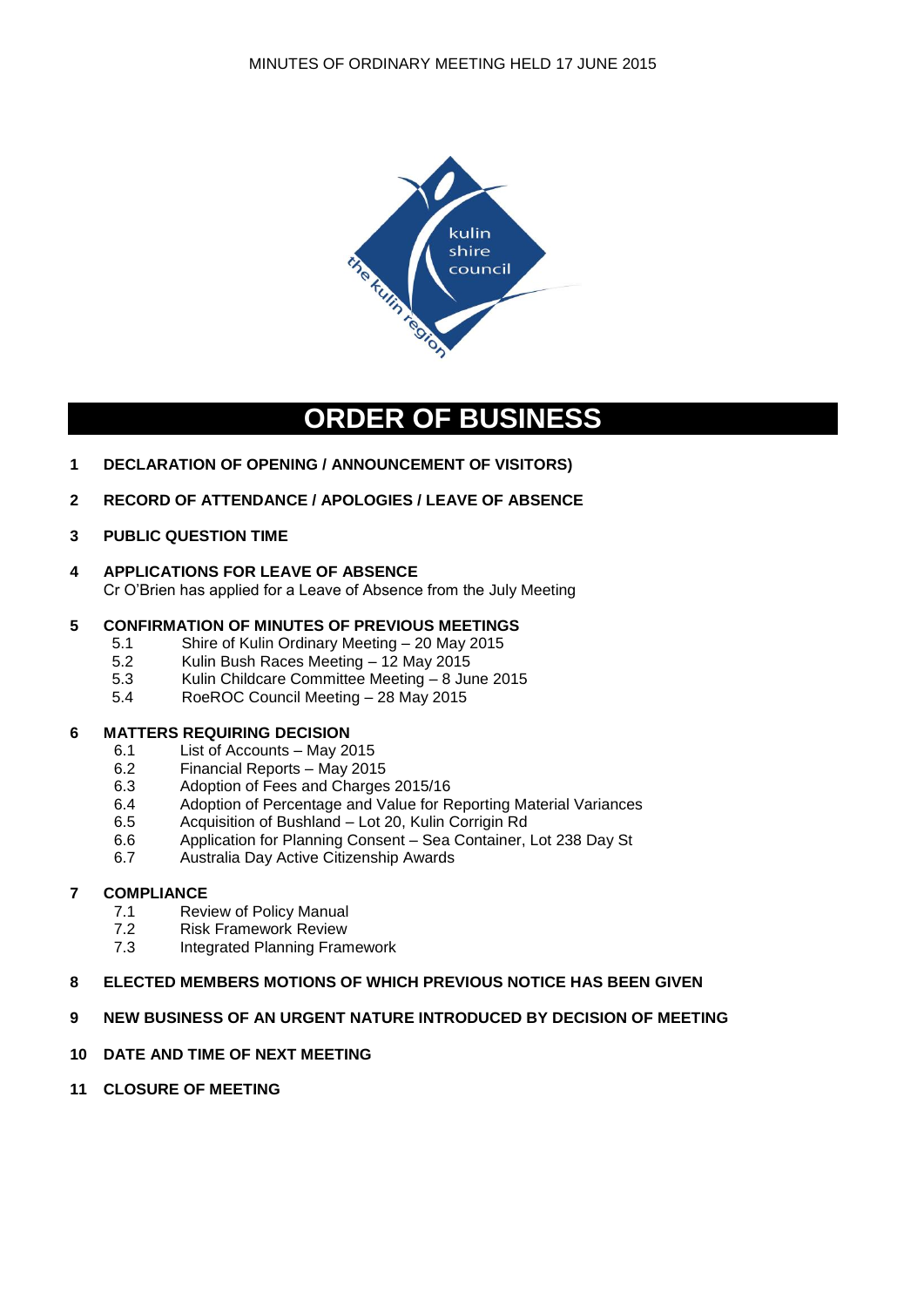# **Minutes of an Ordinary Meeting of Council held in the Freebairn Recreation Centre on Wednesday 17 June 2015 commencing at 2.35pm**

## **1. DECLARATION OF OPENING / ANNOUNCEMENT OF VISITORS**

The President of the Shire welcomed all present and declared the meeting opened at 2:35pm

## **2. RECORD OF ATTENDANCE/APOLOGIES/LEAVE OF ABSENCE**

| Allenuance          |                                            |                  |
|---------------------|--------------------------------------------|------------------|
| <b>JM Sullivan</b>  | President                                  | East Ward        |
| <b>BD</b> West      | Vice President                             | West Ward        |
| <b>RD Duckworth</b> | Councillor                                 | West Ward        |
| M Ledwith           | Councillor                                 | West Ward        |
| G Robins            | Councillor                                 | Town Ward        |
| <b>HT</b> McInnes   | Councillor                                 | Town Ward        |
| R Bowey             | Councillor                                 | <b>Town Ward</b> |
| <b>BP Taylor</b>    | Councillor (left 3:05pm)                   | Central Ward     |
| C Vandenberg        | Deputy CEO                                 |                  |
| N Thompson          | <b>Executive Support Officer / Minutes</b> |                  |
| L Hobson            | Manager of Works                           |                  |
| Apologies           |                                            |                  |
| R O'Brien           | Councillor                                 | Central Ward     |
| G Hadlow            | <b>Chief Executive Officer</b>             |                  |
|                     |                                            |                  |

## **3. PUBLIC QUESTION TIME**

As there were no members of the public present, there were no questions asked.

## **4. APPLICATIONS FOR LEAVE OF ABSENCE**

**01/0615 Moved Cr Duckworth Seconded Cr Taylor that a Leave of Absence be granted to Cr O'Brien for the July ordinary Council Meeting.**

**Carried 8/0**

## **5. CONFIRMATION OF MINUTES OF PREVIOUS MEETINGS**

Shire of Kulin Ordinary Meeting – 20 May 2015

**02/0615**

Attendance

**Moved Cr West Seconded Cr Bowey that the minutes of the Ordinary Council Meeting held on 20 May 2015 be confirmed as a true and correct record.**

**Carried 8/0**

Kulin Bush Races Meeting – 12 May 2015

**03/0615**

**Moved Cr Bowey Seconded Cr West that the minutes of the Kulin Bush Races Meeting held on 12 May 2015 be received.**

**Carried 8/0**

Kulin Childcare Committee Meeting – 8 June 2015

**04/0615**

**Moved Cr Duckworth Seconded Cr McInnes that the minutes of the Kulin Childcare Committee Meeting held on 8 June 2015 be received.**

**Carried 8/0**

RoeROC Council Meeting – 28 May 2015

**05/0615**

**Moved Cr West Seconded Cr Ledwith that the minutes of the RoeROC Council Meeting held on 28 May 2015 be received. Carried 8/0**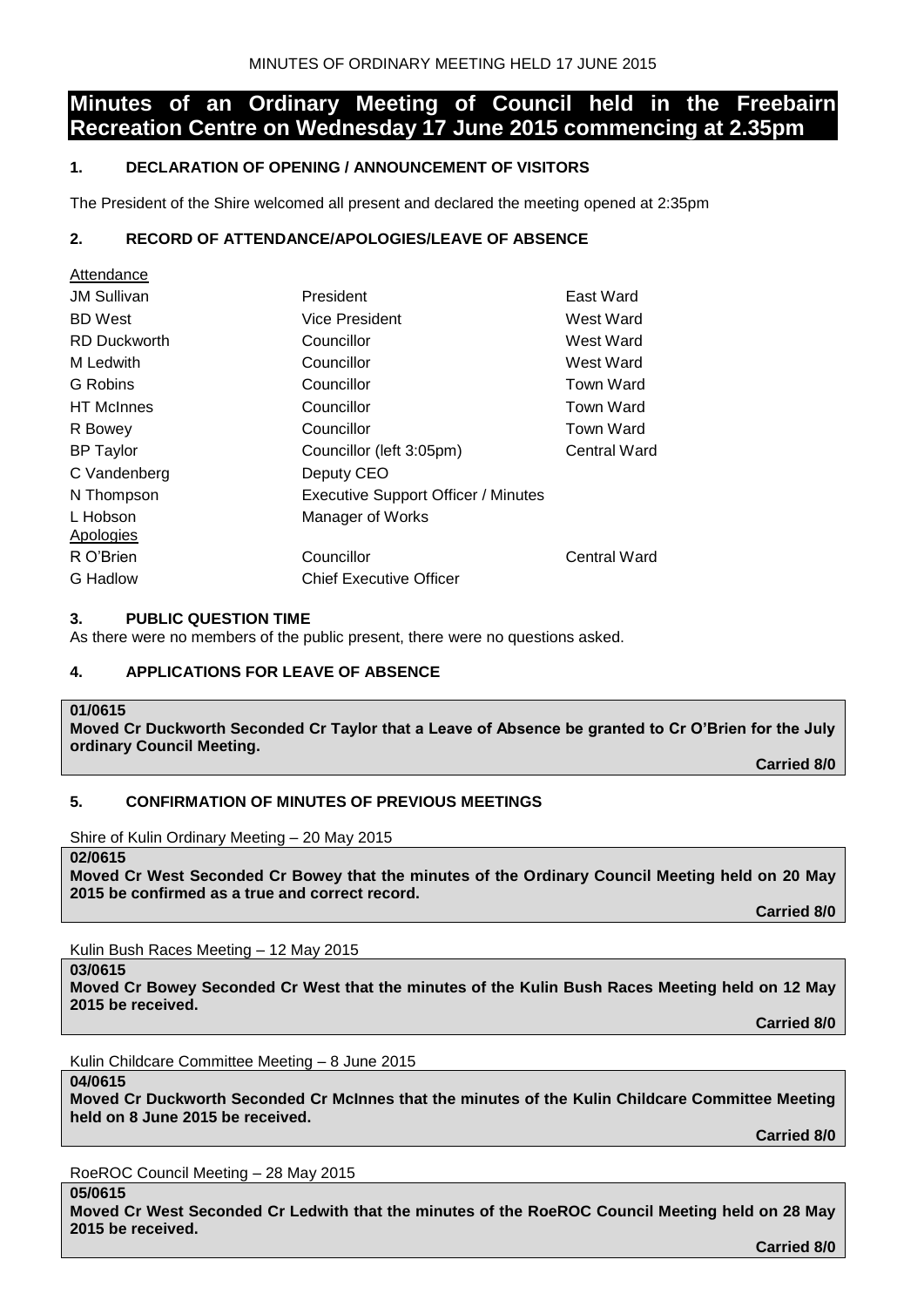# **6. MATTERS REQUIRING DECISION**

## **6.1 List of Accounts – May 2015**

**RESPONSIBLE OFFICER:** DCEO **FILE REFERENCE:** 12.06 **AUTHOR:** DCEO **DISCLOSURE OF INTEREST:**

#### **SUMMARY:**

Attached is a list of accounts paid during the month of May 2015 for Council's consideration.

**BACKGROUND & COMMENT:** Nil **FINANCIAL IMPLICATIONS:** Nil **STATUTORY AND PLANNING IMPLICATIONS:** Nil **POLICY IMPLICATIONS:** Nil **COMMUNITY CONSULTATION:** Nil **WORKFORCE IMPLICATIONS:** Nil

#### **OFFICER'S RECOMMENDATION:**

That May payments being cheque No 1691 (Bush Races), 303 – 305 (Trust Fund) 36377 - 36356 (Municipal), EFT No's 9802 - 9914 (Municipal), credit card payments, creditor payments, and other vouchers from the Municipal Fund totalling \$826,275.13 be passed for payment.

#### **VOTING REQUIREMENTS:**

Simple majority required.

## **06/0615**

**Moved Cr Duckworth Seconded Cr Taylor that May payments being cheque No 1691 (Bush Races), 303 – 305 (Trust Fund) 36377 - 36356 (Municipal), EFT No's 9802 - 9914 (Municipal), credit card payments, creditor payments, and other vouchers from the Municipal Fund totalling \$826,275.13 be passed for payment.**

**Carried 8/0**

## **6.2 Financial Reports May 2015**

| <b>RESPONSIBLE OFFICER:</b>    | DCEO        |
|--------------------------------|-------------|
| <b>FILE REFERENCE:</b>         | 12.01       |
| <b>AUTHOR:</b>                 | <b>DCEO</b> |
| <b>DISCLOSURE OF INTEREST:</b> |             |

**SUMMARY:**

Attached are the financial reports for the periods ending 31 May 2015.

**BACKGROUND & COMMENT:**

Nil

#### **FINANCIAL IMPLICATIONS:**

Nil

#### **STATUTORY AND PLANNING IMPLICATIONS:**

Regulation 34 of the Local Government (Financial Management) Regulations 1996 requires local governments to prepare each month a statement of financial activity reporting on the revenue and expenditure of funds for the month in question.

### **POLICY IMPLICATIONS:**

Nil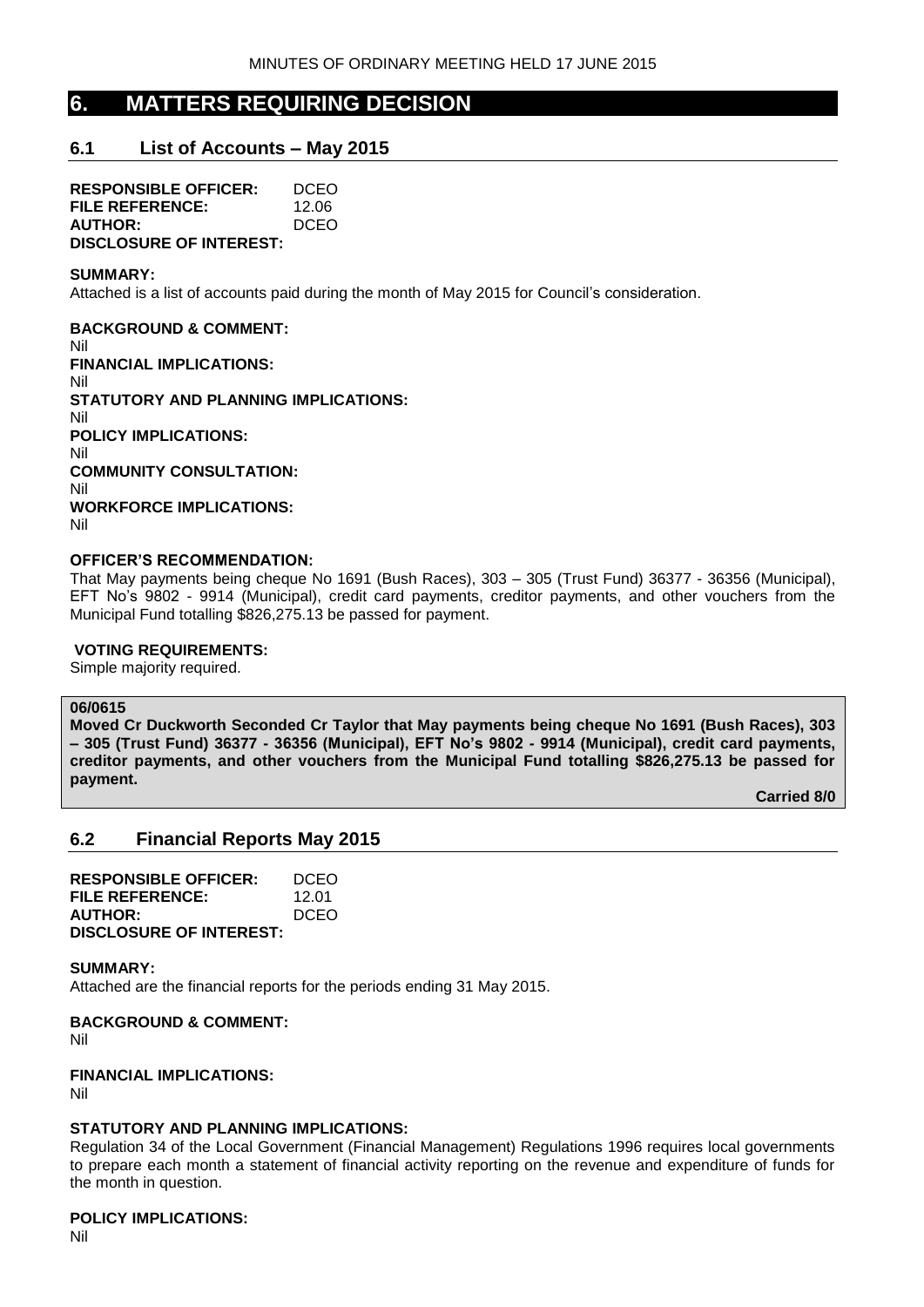#### **COMMUNITY CONSULTATION:** Nil **WORKFORCE IMPLICATIONS:**

Nil

## **OFFICER'S RECOMMENDATION:**

That Council endorse the monthly financial statements for the period ending 31 May 2015.

#### **VOTING REQUIREMENTS:**

Simple majority required.

# **07/0615**

**Moved Cr Taylor Seconded Cr Robins that Council endorse the monthly financial statements for the period ending 31 May 2015.**

**Carried 8/0**

## **6.3 Adoption of Fees and Charges 2015/16**

**RESPONSIBLE OFFICER:** DCEO **FILE REFERENCE:** 12.04 **AUTHOR:** DCEO **DISCLOSURE OF INTEREST:** Nil

#### **SUMMARY:**

A schedule of proposed fees & charges for the 2015-16 financial year will be presented to Council at the meeting.

#### **BACKGROUND & COMMENT:**

In accordance with Section 6.16 of the *Local Government Act 1995*, a Local Government may impose and recover a fee or charge for any goods or service it provides or proposes to provide. Fees and charges can be imposed or amended during the year, but only by an absolute majority decision of Council.

#### **FINANCIAL IMPLICATIONS:**

The schedule of fees and charges has been reviewed with the view of maintaining revenues at the required level to meet service needs and community expectations.

#### **STATUTORY AND PLANNING IMPLICATIONS:**

Nil **POLICY IMPLICATIONS:** Nil **COMMUNITY CONSULTATION:** Nil **WORKFORCE IMPLICATIONS:** Nil

#### **OFFICER'S RECOMMENDATION:**

- 1. That Council adopt and incorporate the proposed schedule of fees and charges.
- 2. That the proposed fees and charges take effect 1 July 2015.

## **VOTING REQUIREMENTS:**

Absolute majority required.

### **08/0615**

**Moved Cr Duckworth Seconded Cr West that Council adopt and incorporate the proposed schedule of fees and charges; and that the proposed fees and charges take effect 1 July 2015.**

**Carried 8/0**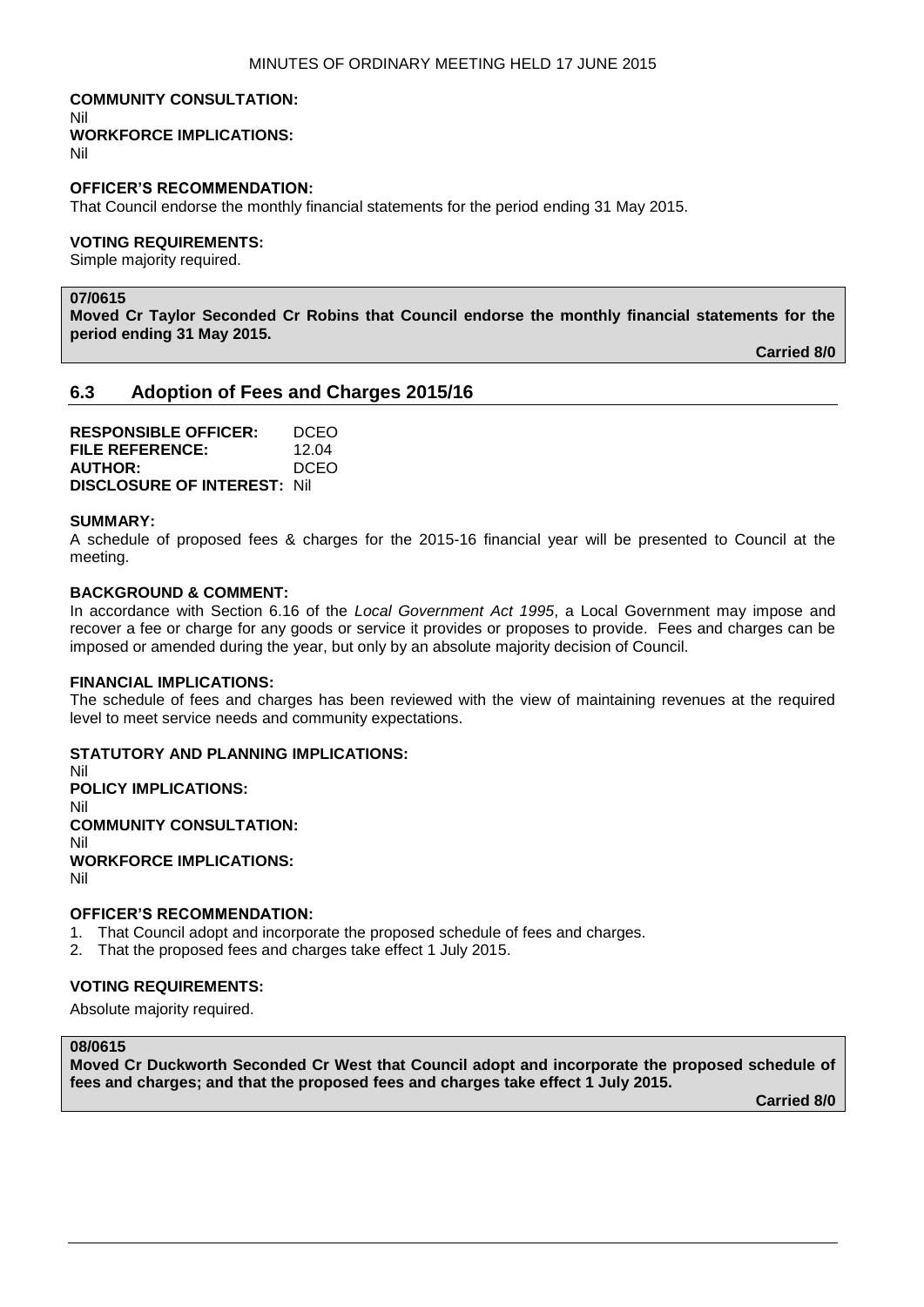## **6.4 Adoption of Percentage and Value for the Reporting of Material Variances**

| <b>RESPONSIBLE OFFICER:</b>         | DCEO  |
|-------------------------------------|-------|
| FILE REFERENCE:                     | 12.01 |
| <b>AUTHOR:</b>                      | DCEO  |
| <b>DISCLOSURE OF INTEREST: Nill</b> |       |

## **SUMMARY:**

Financial Management Regulations that came into effect on 1 July 2005 require the adoption of a percentage or value, calculated in accordance with *Australian Accounting Standard AASB 1031 Materiality* to be used in the statements of financial activity for reporting material variances.

#### **BACKGROUND & COMMENT:**

Currently the variance reported is +/- 10% and +/- \$5,000.

### **STATUTORY AND PLANNING IMPLICATIONS:**

Regulation 34 of the Local Government (Financial Management) Regulations 1996 requires local governments to prepare each month a statement of financial activity reporting on the revenue and expenditure of funds for the month in question.

- 1. The statement is to contain the following detail:
	- a) annual budget estimates, taking into account any expenditures incurred for an additional purpose under Section 6.8(1)(b) or (c) (i.e. the revised budget);
	- b) budget estimates to the end of the month to which the statement relates;
	- c) actual amounts of expenditure, revenue and income to the end of the month to which the statement relates;
	- d) material variances between the comparable amounts referred to in (b) and (c) above; and
	- e) the net current assets at the end of the month to which the statement relates (i.e. surplus/deficit) position.
- 2. The statement of financial activity is to be accompanied by:
	- a) explanation of the composition of the net current asset of the month to which the statement relates, less committed assets and restricted assets;
	- b) an explanation of each the material variance referred to in subregulation 1(d) above; and;
	- c) such other supporting information as is considered relevant by the local government.
- 3. The information in a statement of financial activity may be shown:
	- a) according to nature and type classification; or
	- b) by program; or
	- c) by business unit.
- 4. A statement of financial activity, and the accompanying documents referred to in subregulation (2), are to be:
	- a) presented at an ordinary meeting of the council within 2 months after the end of the month to which the statement relates; and
	- b) recorded in the minutes of the meeting at which it is presented.
- 5. Each financial year, a local government is to adopt a percentage or value, calculated in accordance with the Australian Accounting Standards (AAS), to be used in statements of financial activity for reporting material variances.

**POLICY IMPLICATIONS:** Adoption of the proposed percentage and value will become Council policy to guide the preparation of monthly statements.

## **COMMUNITY CONSULTATION:**

Nil

## **WORKFORCE IMPLICATIONS:**

Nil

#### **OFFICER'S RECOMMENDATION:**

Report material variances of +/- 10% and +/- \$5,000, whichever is the greater, from the budget figure and report these variances by way of a supporting note to the Monthly Statement of Financial Activity for the financial year 2015-16.

#### **VOTING REQUIREMENTS:**

Simple majority required.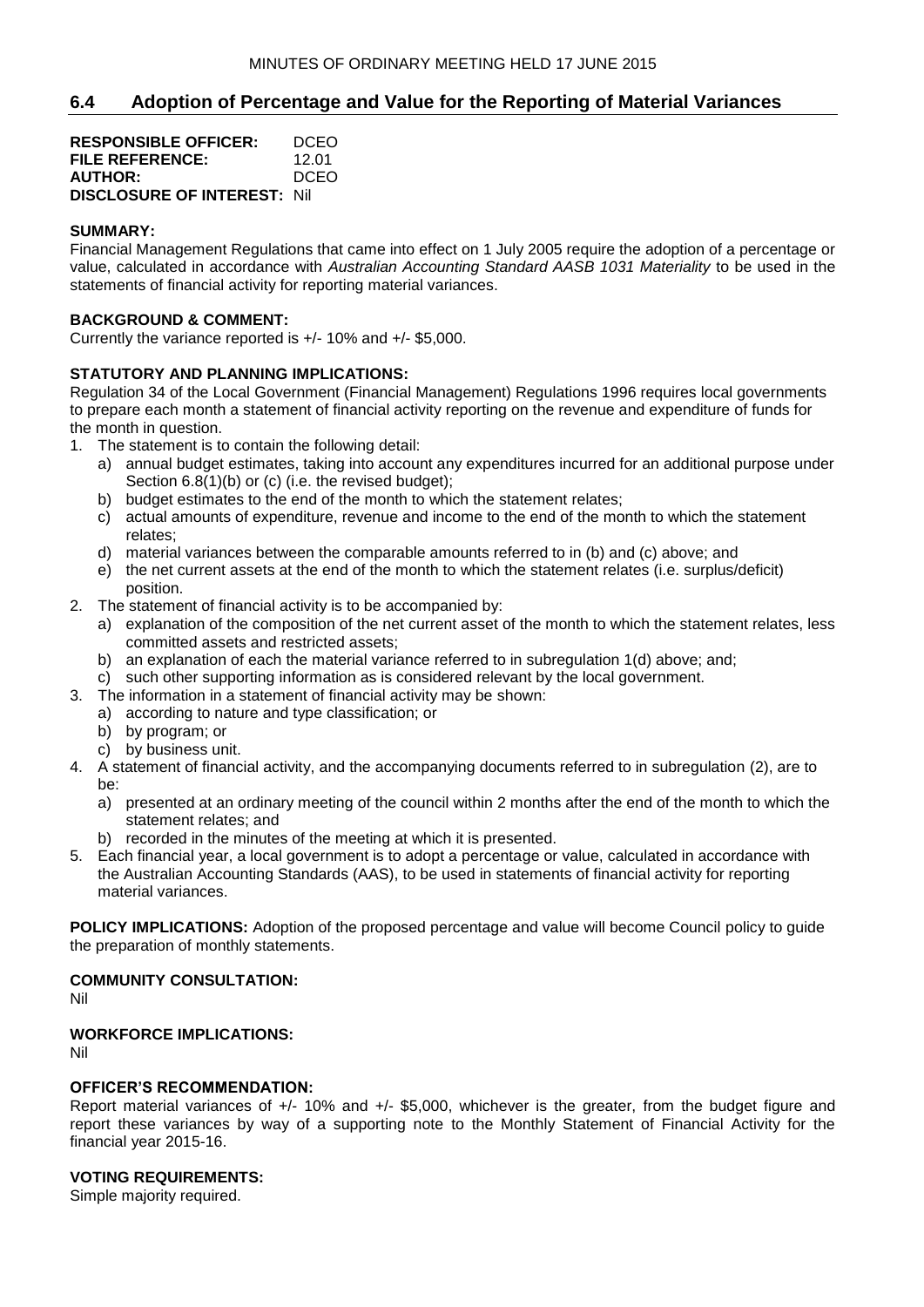#### **09/0615**

**Moved Cr Robins Seconded Cr Taylor that staff report material variances of +/- 10% and +/- \$5,000, whichever is the greater, from the budget figure and report these variances by way of a supporting note to the Monthly Statement of Financial Activity for the financial year 2015-16.**

**Carried 8/0**

### **6.5 Acquisition of Bushland – Lot 20, Kulin Corrigin Rd**

**NAME OF APPLICANT:** H Proud **RESPONSIBLE OFFICER:** CEO **FILE REFERENCE:** 05.19 **AUTHOR:** CEO **DISCLOSURE OF INTEREST:** Nil

#### **SUMMARY:**

Harold Proud has written to enquire whether Council is interested in acquiring Lot 20, Kulin Corrigin Rd which has an area of approximately 80 ha and is predominately bushland.

#### **BACKGROUND & COMMENT**

Mr Proud has had the land on the market for some time now and has not had any interest in the sale of the lot.

After discussions with family and others he is prepared to offer the land to the Kulin Shire Council for a peppercorn sale price. Mr Proud advises that he does not wish to put any conditions on the transfer of the land however would like to see it tied up in some way to ensure that the land can be used at later date for the benefit of the community, either economically or socially.

The land is predominately bush land and incorporates the Macrocarpa Trail as highlighted at 2 on the attached photo. There is an area of land a little further to the west that has been partly cleared (shown at 1) and comprises an area of approximately 2 ½ to 3 ha. This area was previously used mainly for heaping green waste and has since been levelled by the Shire. There is evidence of some household rubbish having been dumped in the area however it is fairly minimal. The land is not connected to any services although there is a power line approx. 100 – 200 m to the south and a water main runs along the southern side of the Kulin Corrigin Rd in the immediate vicinity.

Should Council proceed with the acquisition of the land the only costs applicable will be land transfer costs which I estimate will be in the vicinity of \$2,000 to \$2,500.

The following additional information is provided on the proposal:

- We will ensure the existing cleared area is maintained on an annual basis, incorporating weed control, so that if there is to be any potential development on the land in the future then we will be in a position for this to proceed without any concerns over native vegetation removal.
- We will need to make it quite clear that we will have no future obligation to maintain the Macrocarpa Trail over and above the work we do now i.e. on an as needs basis and in a "voluntary" capacity rather than on the basis of expectation because we own the land.
- There may be an expectation in the future for additional fire protection to be provided. While Council is leaving ourselves exposed somewhat in this regard the clearing of the water catchment area has certainly reduced any potential risk to the townsite in this regard.

#### **FINANCIAL IMPLICATIONS**

Council will need to cover the costs of the land transfer costs which have not been allowed for at this point. Regardless the estimated costs are fairly minimal and do not create any huge financial impost.

# **STATUTORY AND TOWN PLANNING IMPLICATIONS**

Nil

**POLICY IMPLICATIONS:** Nil

**COMMUNITY CONSULTATION:** Nil

**WORKFORCE IMPLICATIONS:** Nil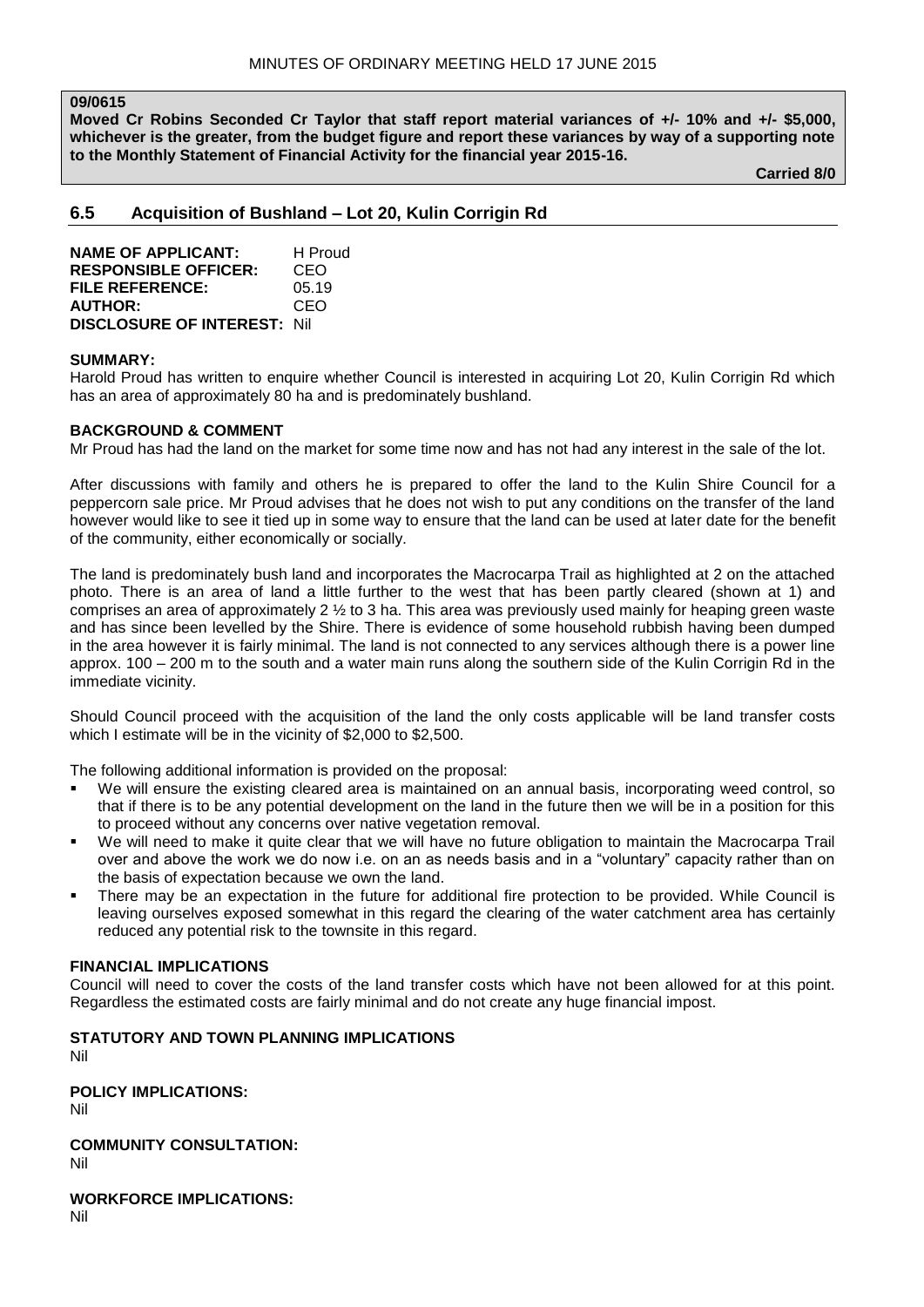#### **RECOMMENDATION:**

That Council accept the offer from Harold Proud for Council to acquire Lot 20, Kulin Corrigin Rd at peppercorn cost and that Mr Proud be formally recognised locally for this generous offer and donation to the Kulin community.

#### **VOTING REQUIREMENTS**

Simple majority required

## **10/0615**

**Moved Cr Duckworth Seconded Cr Bowey, that Council accept the offer from Harold Proud for Council to acquire Lot 20, Kulin Corrigin Rd at peppercorn cost and that Mr Proud be formally recognised locally for this generous offer and donation to the Kulin community, and that a letter of appreciation be sent to Mr Proud and his family, and this letter be published in the Update.**

**Carried 8/0**

**Cr Taylor left the Meeting at 3:05pm.**

## **6.6 Application for Planning Consent – Sea Container, Lot 238 Day St, Kulin**

| <b>NAME OF APPLICANT:</b>          | <b>Greg Wicks</b> |
|------------------------------------|-------------------|
| <b>RESPONSIBLE OFFICER:</b>        | CEO               |
| <b>FILE REFERENCE:</b>             | 18.05             |
| <b>AUTHOR:</b>                     | CEO               |
| <b>DISCLOSURE OF INTEREST: Nil</b> |                   |

#### **SUMMARY:**

Greg Wicks has submitted an Application for Planning Consent to place a 6(L) x 2.4(W) x 2.9 (H) m sea container on Lot 238, Day St, Kulin. The container is to be used for the storage of furniture and general household items.

## **BACKGROUND & COMMENT:**

Attached is a photo of the container and a copy of the site plan for the proposal. The land is zoned residential and under our Town Planning Scheme Policy No 7 is a permitted use subject to an application being submitted pursuant to the provisions of Part VII of the scheme.

The proposed structure is a sea container 6m x 2.4m x 2.9m high. The applicant has advised that he will put up screening to ensure it is obscured from street view.

Under the provisions of Scheme policy No 7 prior to Council providing approval or otherwise the proposal needs to be advertised in accordance with Town Planning Scheme requirements.

## **FINANCIAL IMPLICATIONS:**

Nil

#### **STATUTORY AND TOWN PLANNING IMPLICATIONS:**

There are requirement under our Town Planning Scheme Policy No 7 which covers the use of sea containers as attached.

#### **POLICY IMPLICATIONS:**

Nil

#### **COMMUNITY CONSULTATION:**

Required as per part VII – Planning Consent under Council Town Planning Scheme No 2.

#### **WORKFORCE IMPLICATIONS:**

Nil

#### **RECOMMENDATION:**

That Council:

- give notice of the proposed development to all owners and occupiers of land within close proximity to Lot 238, Day St, Kulin, stating that submissions may be made to the Council within 21 days of the service of such notice,
- the notice of the proposed development be published in a newspaper circulating in the scheme area stating that submissions may be made within 21 days of the publication thereof, and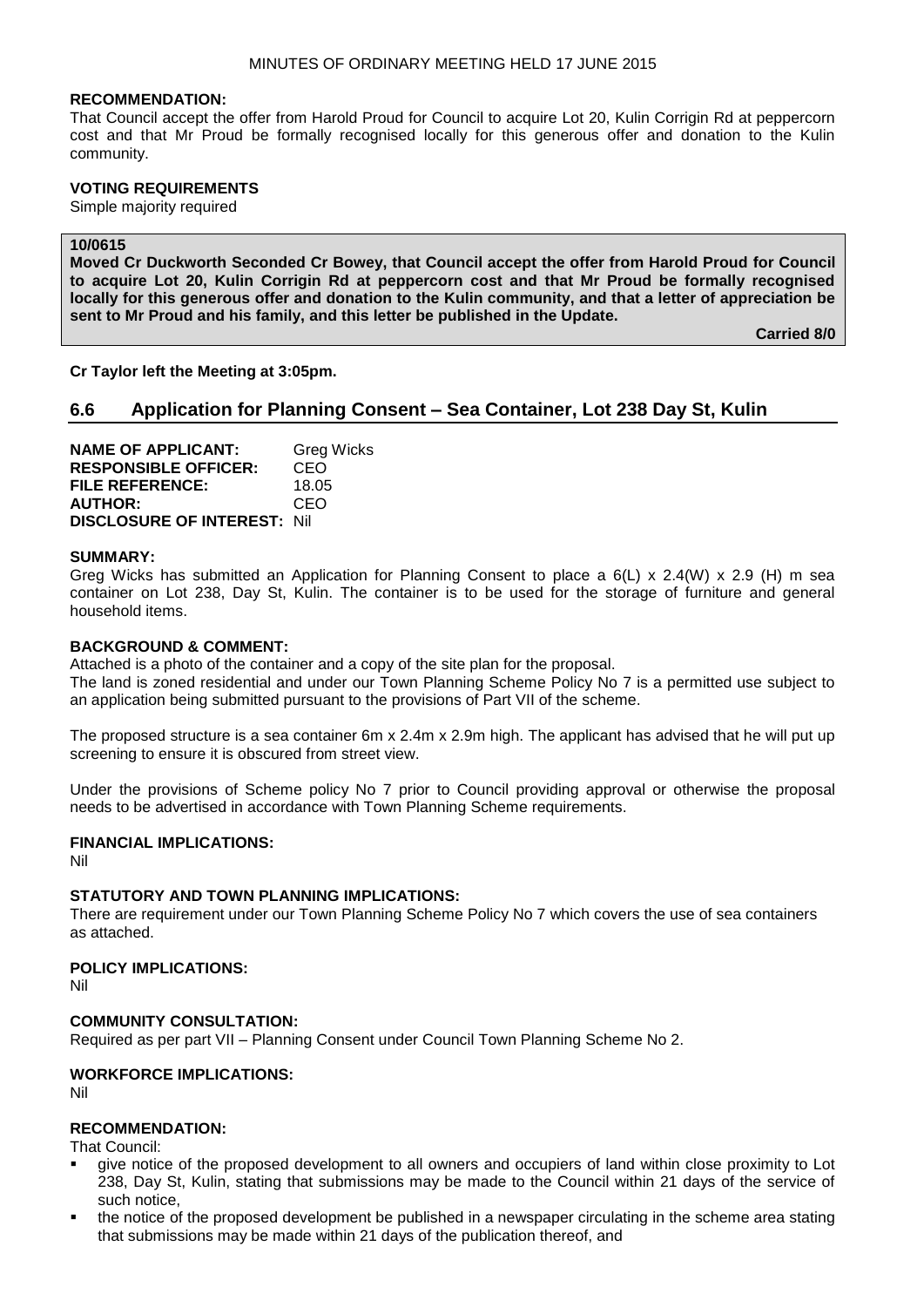a sign be erected on the property advising of the proposed development for a period of 21 days from the publication of the notice referred to above.

At the expiration of the 21 days' notice period Council is to consider and determine the application taking into consideration any submissions received.

#### **VOTING REQUIREMENTS**

Simple majority required

## **11/0615**

**Moved Cr Duckworth Seconded Cr Robins that Council:-**

- **request that the container be sheeted with colour bond to make it resemble a shed, to ensure it is ascetically pleasing, as determined by the appropriate Shire authority,**
- **give notice of the proposed development to all owners and occupiers of land within close proximity to Lot 238, Day St, Kulin, stating that submissions may be made to the Council within 21 days of the service of such notice,**
- **the notice of the proposed development be published in a newspaper circulating in the scheme area stating that submissions may be made within 21 days of the publication thereof, and**
- **a sign be erected on the property advising of the proposed development for a period of 21 days from the publication of the notice referred to above.**

**At the expiration of the 21 days' notice period Council is to consider and determine the application taking into consideration any submissions received.**

**Carried 7/0**

## **6.7 Australia Day Active Citizenship Awards**

| <b>NAME OF APPLICANT:</b>          | <b>Marie Martin</b> |
|------------------------------------|---------------------|
| <b>RESPONSIBLE OFFICER:</b>        | CEO                 |
| <b>FILE REFERENCE:</b>             | 02.02               |
| <b>AUTHOR:</b>                     | CEO                 |
| <b>DISCLOSURE OF INTEREST: Nil</b> |                     |

#### **SUMMARY:**

One of the recommendations from the Community Health Check report was:

"Develop a **Kulin Volunteer Strategy** that focuses less on '*committee participation'* and more on '*task ownership'*, and strengths '*reward and recognition'* behaviours. Strong sentiment expressed about more personalized approaches to engagement."

#### **BACKGROUND & COMMENT**

Marie Martin, CRC Manager, has forwarded the following email to me with her thoughts on commencing a process to recognise volunteers in the community>

*"I have had some discussion with Simone Lockyer about holding a joint event on Australia Day involving a "Big Breakfast', Premier's Australia Day Active Citizenship Awards, family activities at the pool and a lunch BBQ.*

*The CRC is happy to coordinate the promotion of the event, the breakfast and awards ceremony. The ceremony and breakfast would be held at the VDZ from 9:30 to 11am and the pool would then open at 11am when Simone would run her activities. I am hoping to start promoting the nominations in July so we can get some community support behind the project and hopefully make it an annual event.* 

*A part of the nominations process is vetting the nominations which would need either the local council or a separate committee formed to do this. Do you think this is a role the shire councilors would be happy to take on in the November council meeting? All it would mean is looking at the nominations and choosing the successful application I would then mail off the chosen applications, we receive the certificates and they are presented at the ceremony by an available Councilor or you if you are here.*

*We will open up the breakfast to a community group to run as it is a fantastic fundraiser usually a \$3 donation for a bacon, egg, tomato burger or a sausage sizzle. I am hoping this is something the Lions would want to do as they seem to be on a fundraising mission at the moment.*

The recognition of our volunteers is very important and the above will go some way towards commencing this process.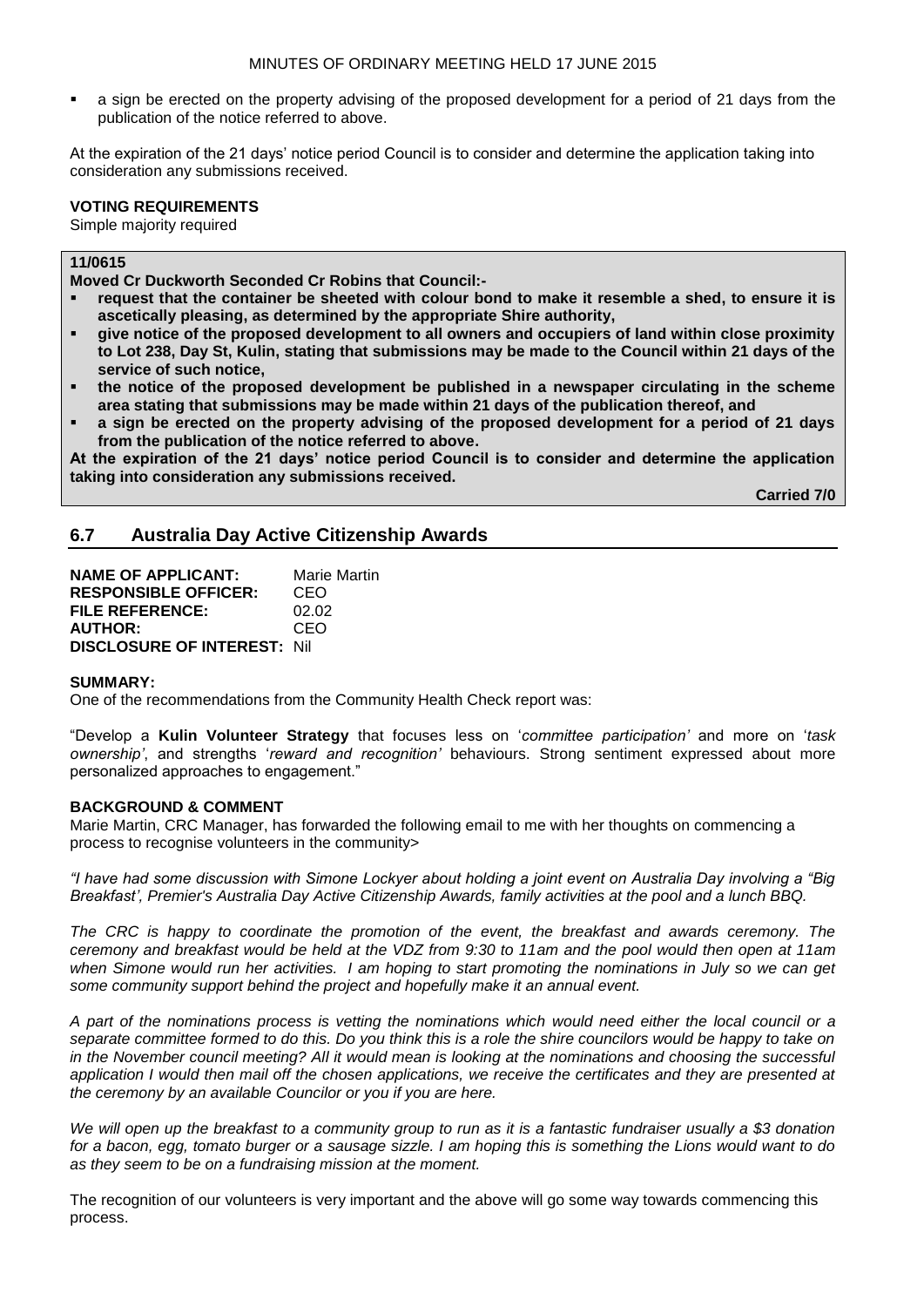#### **FINANCIAL IMPLICATIONS**

Fairly minimal costs involved.

# **STATUTORY AND TOWN PLANNING IMPLICATIONS**

Nil

#### **POLICY IMPLICATIONS:**

Nil

## **COMMUNITY CONSULTATION:**

If approved we will need to let the community know of the proposal to recognise volunteers.

#### **WORKFORCE IMPLICATIONS:**

Nil

## **RECOMMENDATION**

That Council support the introduction of Citizenship Awards being presented on Australia Day each year and that a small group be appointed, incorporating Councillors, staff and a couple of community members, to coordinate the event.

#### **VOTING REQUIREMENTS**

Simple majority required

### **12/0615**

**Moved Cr Duckworth Seconded Cr West that Council hold a 'Kulin Australia Day' during March and citizenship awards be made if the committee determines there are suitable nominees.**

**Carried 7/0**

#### **Council adjourned for afternoon tea at 3.40pm**

**Council resumed from afternoon tea at 4:15pm**

# **7. COMPLIANCE**

## **7.1 Review of Policy Manual**

| <b>NAME OF APPLICANT:</b>           | CEO   |
|-------------------------------------|-------|
| <b>RESPONSIBLE OFFICER:</b>         | CEO   |
| <b>FILE REFERENCE:</b>              | 04.04 |
| <b>AUTHOR:</b>                      | CEO   |
| <b>DISCLOSURE OF INTEREST: Nill</b> |       |

#### **SUMMARY:**

Council is required to review the Policy Manual on an annual basis. The policy manual was last reviewed at the June 2014 Council Meeting. Attached to the agenda is a copy of the Policy Manual for adoption. A hard copy will be available at the meeting for the review.

#### **BACKGROUND & COMMENT:**

#### **FINANCIAL IMPLICATIONS:**

Nil

#### **STATUTORY AND PLANNING IMPLICATIONS:**

Review of the Policy Manual is required on an annual basis.

#### **POLICY IMPLICATIONS:**

Nil, unless some changes are proposed by Council. **COMMUNITY CONSULTATION:** Nil

**WORKFORCE IMPLICATIONS:** Nil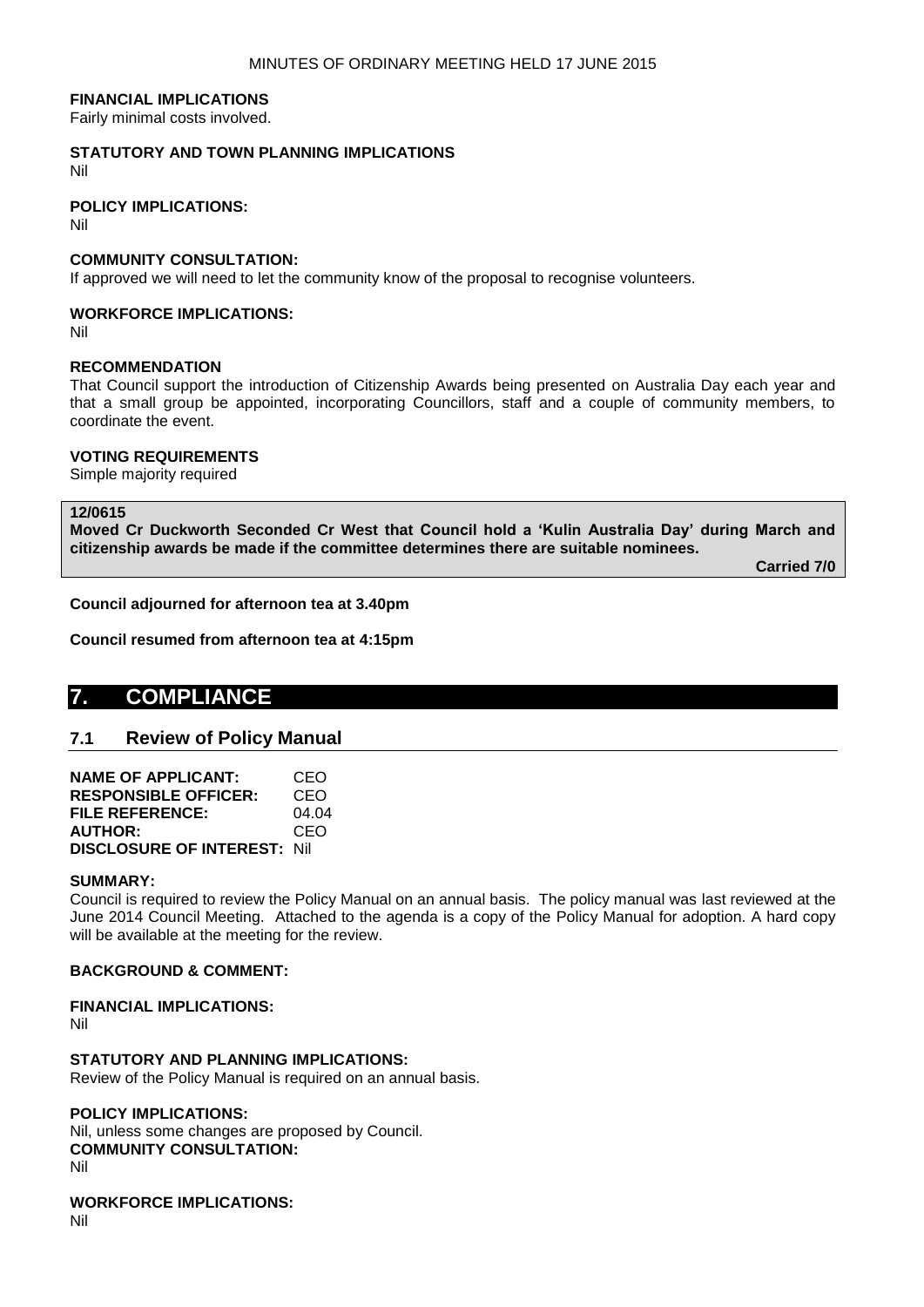#### **OFFICER'S RECOMMENDATION:**

That the Policy Manual be adopted with any changes agreed on at the meeting.

#### **VOTING REQUIREMENTS:**

Simple majority required.

## **13/0615**

**Moved Cr Robins Seconded Cr Duckworth that the Policy Manual be adopted with the alterations discussed at the meeting.**

**Carried 7/0**

## **7.2 Risk Framework Review**

**RESPONSIBLE OFFICER:** CEO **FILE REFERENCE:** 27.03 **AUTHOR:** James Trail Consultant **DISCLOSURE OF INTEREST:** Nil

#### **SUMMARY:**

The Shire has been undertaking a review of its risk profile as part of the implementation of the Risk Management Framework.

At the November Ordinary Meeting Council:-

- Adopted the Draft Audit and Risk Committee Terms of Reference
- Noted the Draft Strategic Risks and Controls
- Noted the Draft Operational Risks and Controls

#### **BACKGROUND & COMMENT:**

The Shire has undertaken a review of its risk profile and established a draft set of Strategic and Operational Risks which has been accepted by the Audit & Risk Committee. A number of operational and strategic risks have been identified.

The Audit & Risk Committee has discussed the level of reporting to receive on a quarterly basis. The information attached is for review and comment by the Audit & Risk Committee and details all strategic risks and those operational risks that are rated high.

Information from external auditors has indicated that with respect to external audit requirements, the main view is one of compliance with the Audit Regulations. To this end local governments will be asked if they have undertaken the reviews and if they have met the statutory deadline. With respect to the undertaking of reviews, there will be an expectation that the LG has formed an opinion as to the appropriateness and effectiveness of the framework in place.

The appropriateness and effectiveness of the framework in place will be treated as a compliance exercise and that an expectation exists that over time the framework, processes and controls in place will improve.

The Shire of Kulin has a framework in place has considered draft operational and strategic risks, reviewed its terms of reference for the audit committee and its reporting requirements with regard to the regulation. The role of the audit committee is to govern the integrity of the entity's financial information, systems of internal control, and the legal and ethical conduct of management and employees. The key role of internal audit is to provide assistance to the Council's audit committee in discharging its governance responsibilities. It does this by:

- providing an objective assessment of existing risks and the internal control framework
- performing reviews of the compliance framework and specific compliance issues
- conducting regular analysis of business processes and associated controls.
- performing ad hoc reviews for specific areas of concern, including unacceptable levels of risk

Internal audit is an independent appraisal service, and audit activity is an important element of risk management and a contributor to the mitigation of risk.

Monitoring and reviewing activities will provide evidence of the appropriateness and effectiveness of systems and procedures in regard to risk management, internal control and legislative compliance, as required by the Local Government (Audit) Regulations 1996.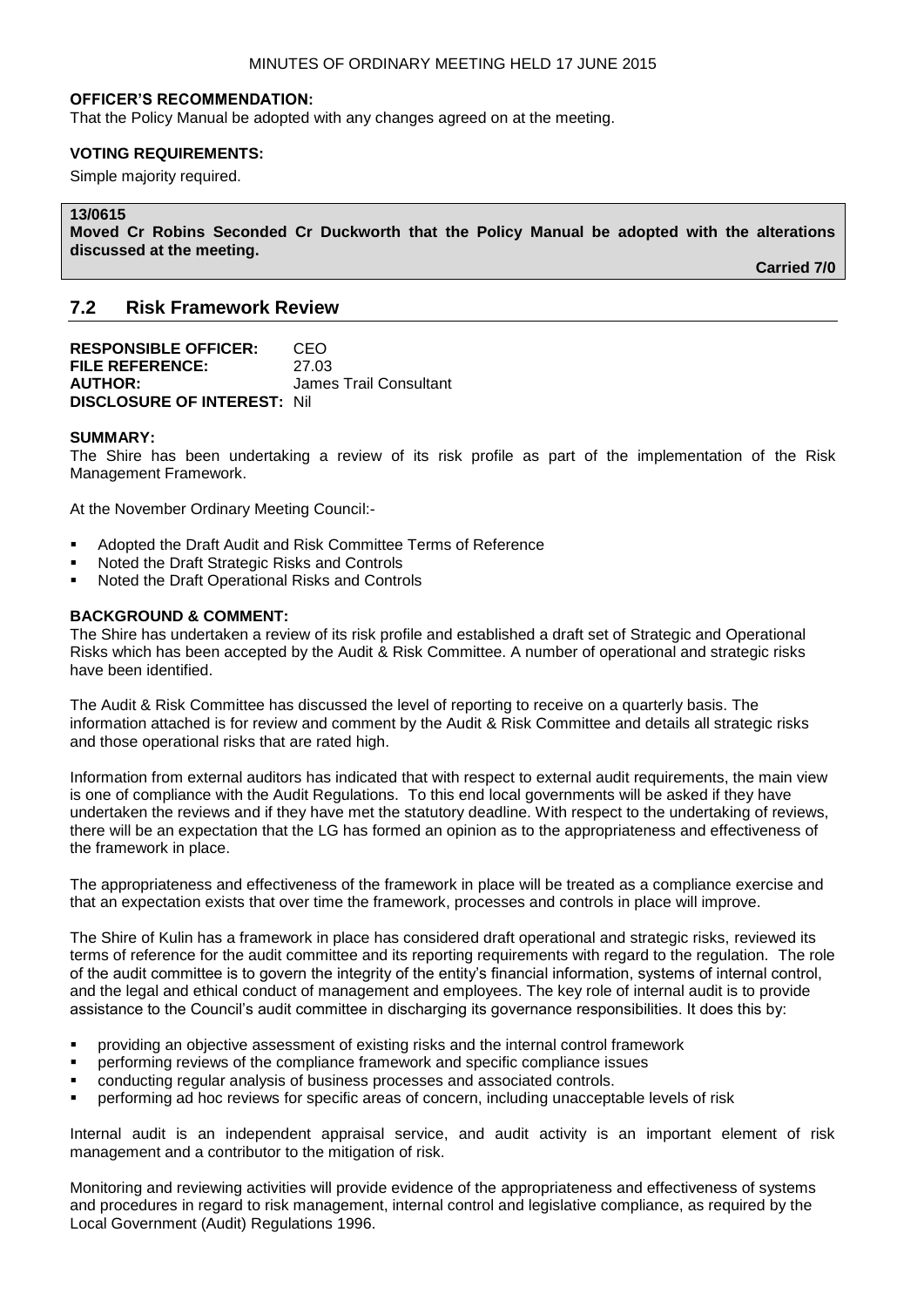## MINUTES OF ORDINARY MEETING HELD 17 JUNE 2015

A review of the appropriateness and effectiveness of existing controls in place has been undertaken as part of the Draft Financial Management Review. The Draft Financial Management Review has been completed and the findings and recommendations will be reviewed by the CEO in consultation with the Deputy CEO. This will enable staff to provide a management comment against each finding and recommendation. Once completed, the CEO will meet with the President and Deputy President to discuss the findings, recommendations and management comments stemming from the Financial Management Review. The FMR will then be presented to the Audit & Risk Committee for consideration prior to submitting to Council for adoption in July 2015.

Once completed the Audit Committee will review the findings and management responses, and recommended to Council the appropriateness and effectiveness of the Shire's financial management systems and procedures. Any compliance or high risk matters identified will have new or reviewed controls put in place. These will also be included in the Shire's operational or strategic risk registers and reported on quarterly to the Audit & Risk Committee.

In doing so, the table below details the evaluation undertaken for the level of risk in accordance with the risk matrix adopted by Council.

Risk analysis is an assessment of risks based on a combination of the likelihood of the risk occurring and the severity of the consequences. Risk = Likelihood x Consequence  $(R = L \times C)$ .

| <b>Possible</b><br>-3<br><b>Unlikely</b> | 3             | 6                                   | 9          | 12       |
|------------------------------------------|---------------|-------------------------------------|------------|----------|
|                                          |               |                                     |            |          |
|                                          |               | $\overline{2}$<br>$\mathbf{2}$<br>4 | 6          | 8        |
| Rare 1                                   |               | 2                                   | 3          | 4        |
|                                          | Insignificant | $\mathbf{\Omega}$<br>Minor          | က<br>Major | Critical |
|                                          |               |                                     |            |          |

## **Risk Level Matrix**

| Overall Risk Score = (L x C) |                    |  |
|------------------------------|--------------------|--|
| Score                        | <b>Description</b> |  |
| $1 - 5$                      | Low                |  |
| $6 - 12$                     | Moderate           |  |
| $13 - 19$                    | High               |  |
| $20 - 25$                    | Extreme            |  |

## **Current Risk Evaluation vs Proposed**

| <b>Risk</b><br>Level          | <b>Current Risk Evaluation</b>                                                                                                | <b>Proposed Risk Evaluation</b>                                                                                 |  |
|-------------------------------|-------------------------------------------------------------------------------------------------------------------------------|-----------------------------------------------------------------------------------------------------------------|--|
| <b>Extreme</b><br><b>Risk</b> | • Action must not proceed until corrective action has taken<br>place.                                                         | The risks that fall in <b>Extreme</b> are the<br>risks that are most critical and that                          |  |
|                               | • Develop specific management plan<br>for<br>immediate<br>implementation to address extreme risks                             | must be addressed on a high<br>priority basis. The council should<br>gear up for immediate action, so as        |  |
|                               | • Allocate actions and budget for implementation within<br>quarterly budget reviews                                           | to eliminate the risk completely.                                                                               |  |
|                               | • Report immediately to CEO or Senior Management; regular<br>internal reporting required                                      |                                                                                                                 |  |
| <b>High</b><br><b>Risk</b>    | • Action must not proceed until corrective action has taken<br>place.                                                         | The risks that fall in <b>High</b> are the<br>risks that require risk management                                |  |
|                               | • Develop and implement a specific management plan for<br>high risks                                                          | Here in addition to<br>strategies.<br>thinking about eliminating the risk,<br>substitution strategies may also  |  |
|                               | • Allocate actions and budget to minimise risk; monitor<br>implementation                                                     | work well. If these issues cannot be<br>resolved immediately, strict timelines                                  |  |
|                               | • Report to Senior Management; report to be made during the<br>half yearly budget review; regular internal reporting required | must be established to ensure that<br>these issues get resolved before the<br>create hurdles in the progress.   |  |
| <b>Medium</b><br><b>Risk</b>  | • Action can only proceed if the risk level has been reduced<br>as low as reasonably practicable.                             | For the risks that fall in Medium it is<br>best to take some reasonable steps<br>develop risk management<br>and |  |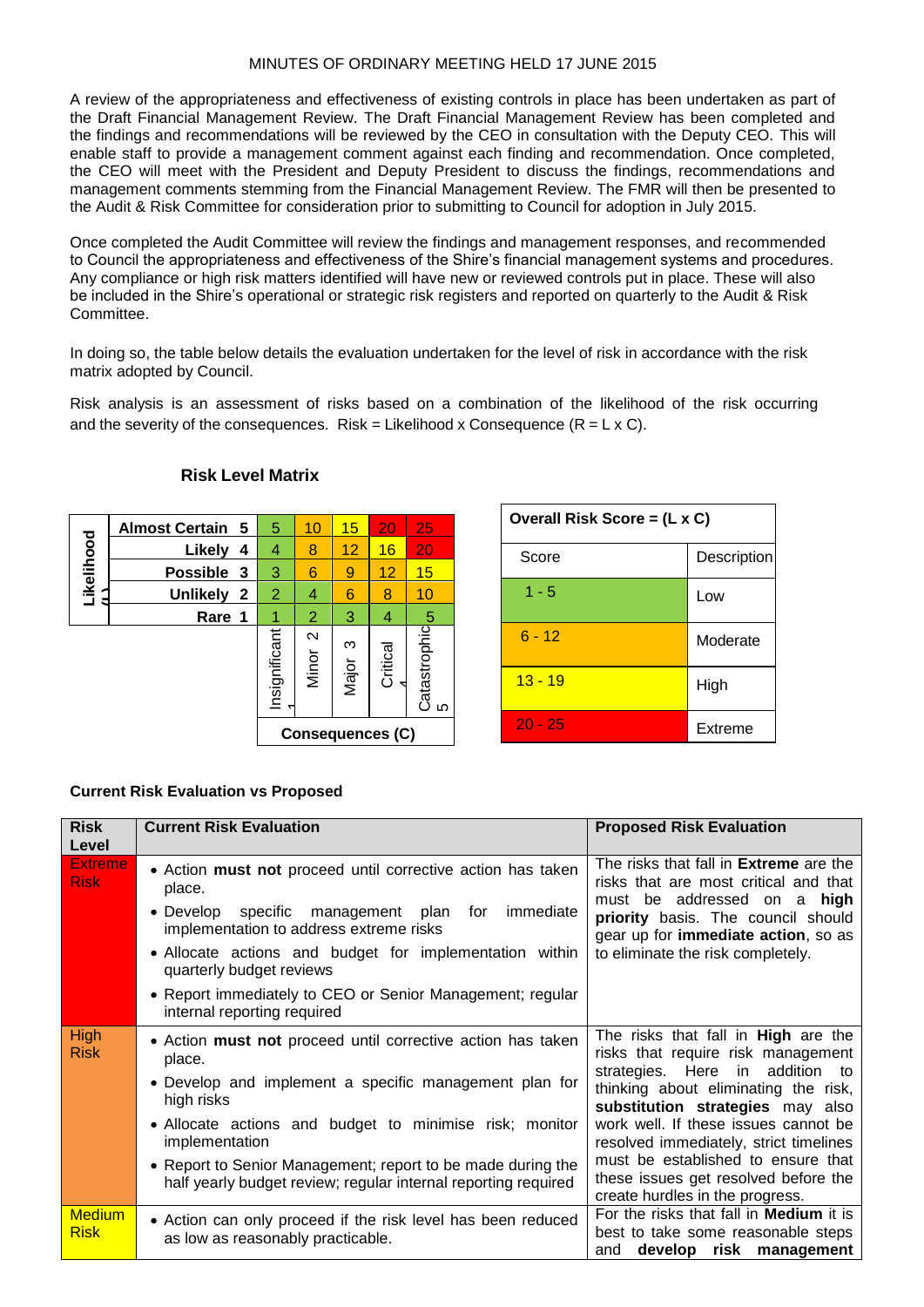|                    | • Develop and implement a specific Management Plan for<br>medium risks<br>• Allocate actions and budget to minimise risk where existing<br>controls deemed inadequate; monitor implementation<br>• Report to Senior Management;<br>• Management to consider additional controls; report within   | strategies in time, even though<br>there is no hurry to have such risks<br>sorted out early. Such risks do not<br>require extensive resources; rather<br>they can be handled with smart<br>thinking and logical planning.                                                                           |
|--------------------|--------------------------------------------------------------------------------------------------------------------------------------------------------------------------------------------------------------------------------------------------------------------------------------------------|-----------------------------------------------------------------------------------------------------------------------------------------------------------------------------------------------------------------------------------------------------------------------------------------------------|
|                    | the quarter                                                                                                                                                                                                                                                                                      |                                                                                                                                                                                                                                                                                                     |
| Low<br><b>Risk</b> | • This risk is acceptable, but any risk control measures need<br>monitoring to ensure the risk level does not increase during<br>the activity.<br>• Accept and Monitor low-priority risks<br>• Manage via routine procedures where possible; Monitor via<br>normal internal reporting mechanisms | For the risks that fall in Low, they<br>can be given low priority as they<br>usually do not pose any significant<br>problem. However still, if some<br><b>reasonable steps</b> can help in<br>fighting these risks, such steps<br>should be taken to improve overall<br>performance of the project. |

| <b>Level</b>                    | <b>Definition</b>                                                                                 | Proposed % of<br><b>pccurrence</b> |
|---------------------------------|---------------------------------------------------------------------------------------------------|------------------------------------|
| Rare                            | Only ever occurs under exceptional circumstances                                                  | < 10%                              |
| <b>Unlikely</b>                 | Conceivable but not likely to occur under normal operations; no<br>evidence of previous incidents | $10 - 35%$                         |
| <b>Possible</b>                 | Not generally expected to occur but may under specific<br>circumstances                           | $35 - 65%$                         |
| Likely                          | Will probably occur at some stage based on evidence of previous<br>incidents                      | $65 - 90%$                         |
| <b>Almost</b><br><b>Certain</b> | Event expected to occur at most times                                                             | $>90\%$                            |

## **FINANCIAL IMPLICATIONS (ANNUAL BUDGET)**

Allocation was made in the 2014/2015 annual budget for the internal audit and risk function.

## **POLICY IMPLICATIONS**

The Risk Management Policy outlines the Shire's commitment and approach to managing risks that may impact on its day-to-day operations and threaten the achievement of its objectives.

## **STATUTORY IMPLICATIONS**

The Risk Management Policy outlines the Shire's commitment and approach to managing risks that may impact on its day-to-day operations and threaten the achievement of its objectives.

The Local Government (Audit) Regulations 1996 prescribe the requirements for local government authorities in relation to the engagement of auditors, the annual compliance audit return and the functions of the audit committee. The Department of Local Government released circulars in February 2013 detailing amendments to the Audit Regulations.

These amendments relate to extending regulation 16, functions of an audit committee, and inserting a new regulation 17, review of certain systems and procedures by a CEO. The amendments are detailed as follows:

## *Regulation 16 – Functions of Audit Committee*

Regulations 16(a) and 16(b) in relation to the Audit Committee providing assistance to the local government remain unchanged. A new section 16(c) has been inserted and states as follows:

- *16 Audit committee, functions of An audit committee –*
	- *(c) is to review a report given to it by the CEO under regulation 17(3) (the CEO's report) and is to –*
		- *(i) report to the council the results of that review; and*
		- *(ii) give a copy of the CEO's report to the council.*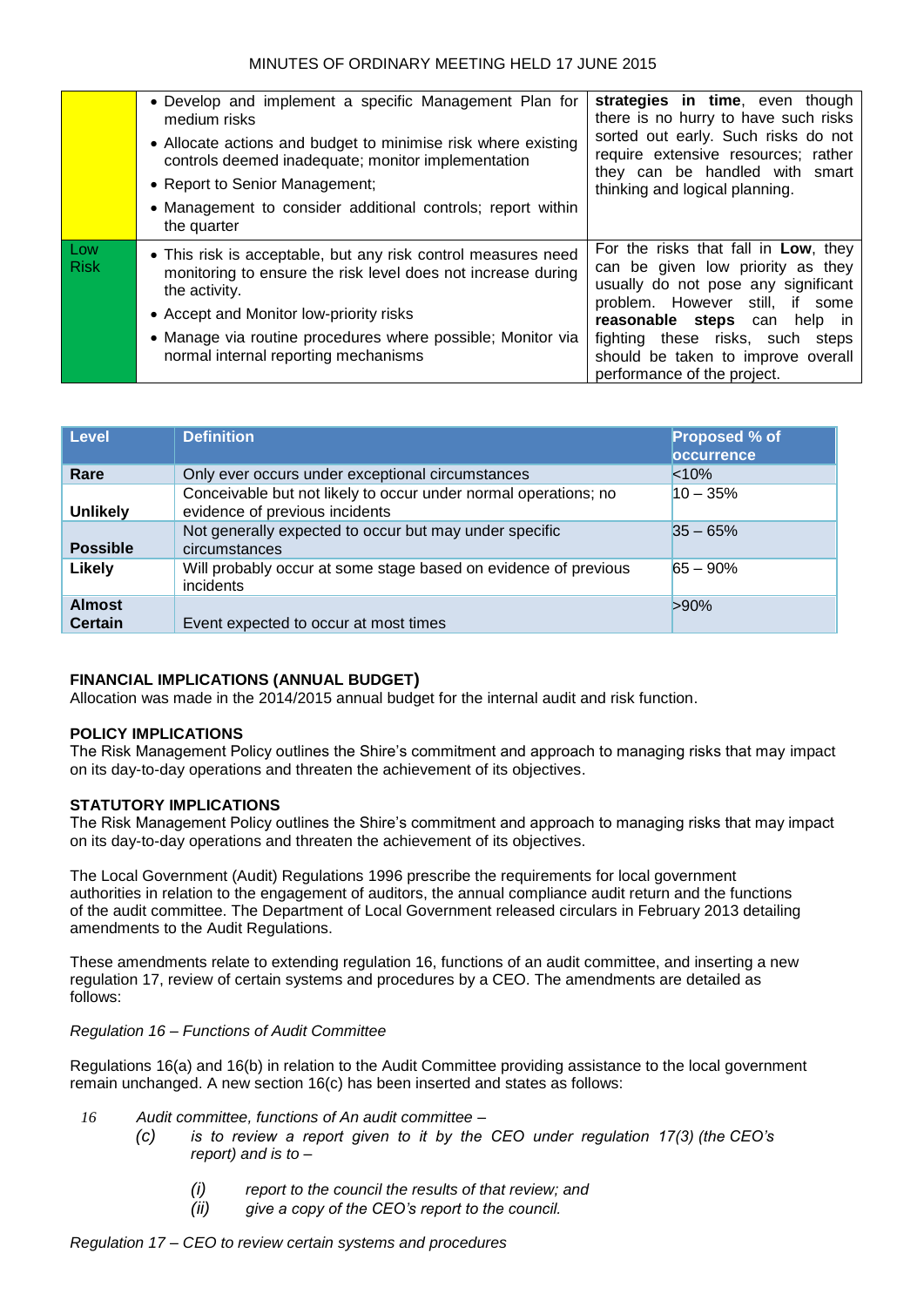A new regulation 17 has been inserted and states as follows:

- *17 CEO to review certain systems and procedures*
	- *(1) The CEO is to review the appropriateness and effectiveness of a local government's systems and procedures in relation to –*
		- *(a) risk management; and*
		- *(b) internal controls; and*
		- *(c) legislative compliance.*
	- *(2) The review may relate to any or all of the matters referred to in sub regulation (1)(a), (b) and (c), but each of those matters is to be the subject of a review at least once every 2 calendar years.*
	- *(3) The CEO is to report to the audit committee the results of that review.*

## **COMMUNITY CONSULTATION**

Chief Executive Officer

JT Professional Services

## **OFFICER'S RECOMMENDATION:**

That Council:

- Notes the update on the Risk Framework; and
- Notes the updated Operation and Strategic Risk Reports will be presented to Council at the August Ordinary Meeting of Council

## **VOTING REQUIREMENTS:**

Simple majority required.

## **14/0615**

**Moved Cr Robins Seconded Cr Duckworth that Council;**

- **Notes the update on the Risk Framework; and**
- **Notes the updated Operation and Strategic Risk Reports will be presented to Council at the August Ordinary Meeting of Council.**

**Carried 7/0**

## **7.3 Integrated Planning Framework**

**NAME OF APPLICANT:** CEO **RESPONSIBLE OFFICER:** CEO **FILE REFERENCE: AUTHOR:** James Trail Consultant **DISCLOSURE OF INTEREST:** Nil

#### **SUMMARY:**

There is a need and requirement to undertake a review of the Shire of Kulin's Integrated Plans in accordance with the Local Government (Administration) Regulations 1996.

## **BACKGROUND & COMMENT:**

Integrated planning and reporting gives local governments a framework for establishing local priorities and a way to link this information to operational functions.

The Integrated Planning Framework (IPF) and Guidelines have been developed as part of the State Government's Local Government Reform Program. They reflect a nationally consistent approach to integrated planning as expressed by the Council of Australian Governments' Local Government Planning Ministers' Council. The Local Government (Administration) Regulations 1996 have been amended to require each local government to adopt a Strategic Community Plan and a Corporate Business Plan: 1) Strategic Community Plan

- 10 year plan
- Provides the long term view informed by community aspirations
- 2) Corporate Business Plan
	- 4 year plan
	- Activates SCP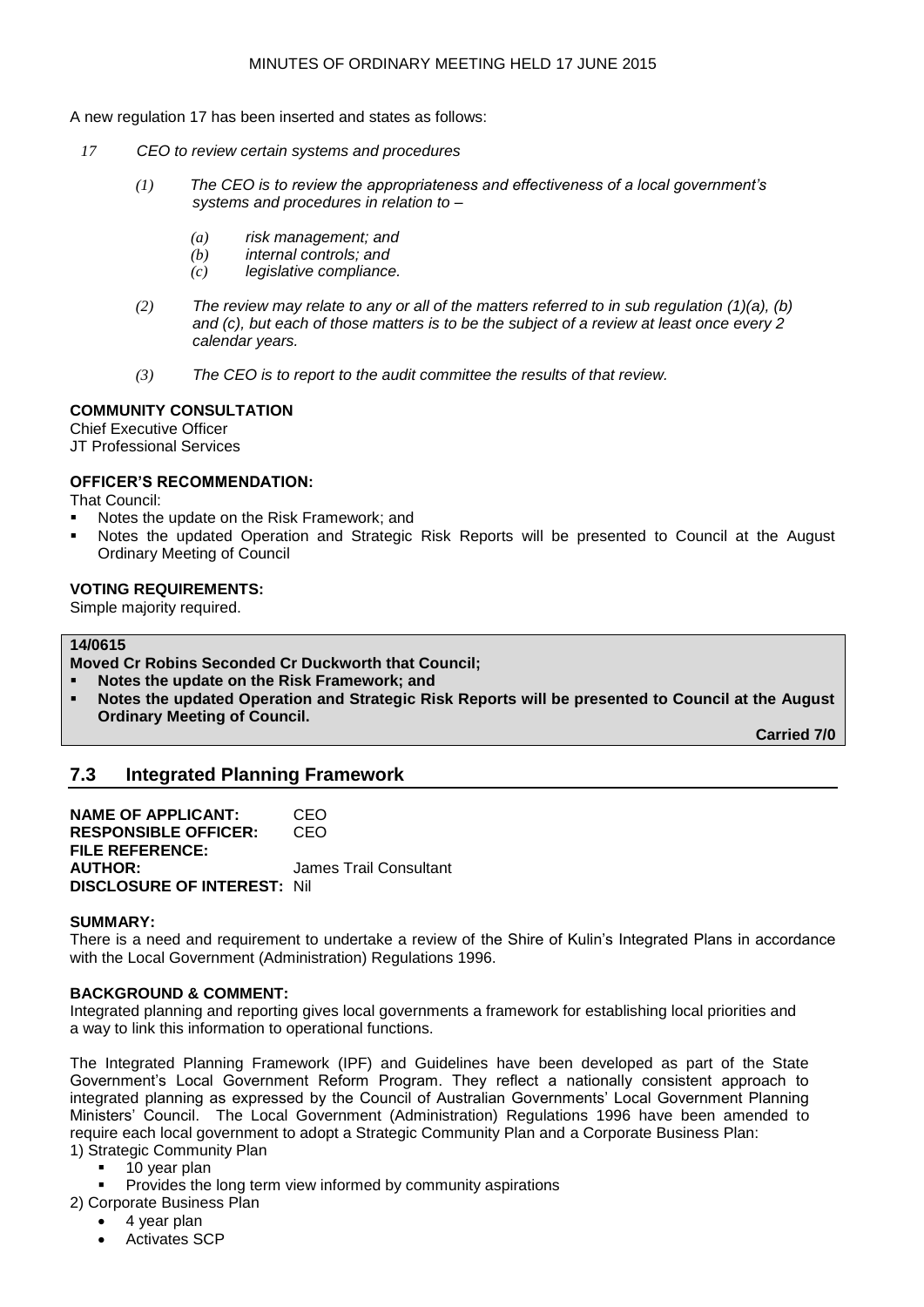- Integrates other plans
- Reviewed annually

Supporting and informing the above components are strategies such as:

1) Long Term Financial Plan

- 10 year plan
- Sustainable financial management

2) Asset Management Plan

- 10 year plan
- Management of local government's assets

3) Workforce Plan

- 4 year plan
- Workforce requirements to deliver CBP

4) Services

5) Issues specific strategies

Staff are of the opinion that a detailed review of the Shire's Integrated Plans be undertaken during 2015/2016. It is recommended this review take place following the Council elections in October 2015 when a review of the Shire of Kulin Strategic Community Plan 2013-2023 is required. In doing so, the Shire will better align the interconnectedness of all Strategic Planning Documents within the Shire's Strategic Planning framework.

## **FINANCIAL IMPLICATIONS**

There are financial implications resulting from the recommendations of this report. These financial implications have been considered as part of the 2015/2016 Budget Deliberations and will be included in the adoption of the 2015/2016 Budget.

## **STATUTORY AND PLANNING IMPLICATIONS:**

*Local Government (Administration) Regulations 1996*  Part 5 – Annual reports and planning

## **19C. Strategic community plans, requirements for (Act s. 5.56)**

(1) A local government is to ensure that a strategic community plan is made for its district in accordance with this regulation in respect of each financial year after the financial year ending 30 June 2013.

(2) A strategic community plan for a district is to cover the period specified in the plan, which is to be at least 10 financial years.

(3) A strategic community plan for a district is to set out the vision, aspirations and objectives of the community in the district.

(4) A local government is to review the current strategic community plan for its district at least once every 4 years.

(5) In making or reviewing a strategic community plan, a local government is to have regard to —

- (a) the capacity of its current resources and the anticipated capacity of its future resources; and (b) strategic performance indicators and the ways of measuring its strategic performance by the application of those indicators; and
- (c) demographic trends.

(6) Subject to subregulation (9), a local government may modify its strategic community plan, including extending the period the plan is made in respect of.

(7) A council is to consider a strategic community plan, or modifications of such a plan, submitted to it and is to determine\* whether or not to adopt the plan or the modifications.

\*Absolute majority required.

(8) If a strategic community plan is, or modifications of a strategic community plan are, adopted by the council, the plan or modified plan applies to the district for the period specified in the plan.

(9) A local government is to ensure that the electors and ratepayers of its district are consulted during the development of a strategic community plan and when preparing modifications of a strategic community plan. (10) A strategic community plan for a district is to contain a description of the involvement of the electors and ratepayers of the district in the development of the plan or the preparation of modifications of the plan.

## **19CA. Information about modifications to certain plans to be included (Act s. 5.53(2)(i))**

(1) This regulation has effect for the purposes of section 5.53(2)(i).

(2) If a modification is made during a financial year to a local government's strategic community plan, the annual report of the local government for the financial year is to contain information about that modification. (3) If a significant modification is made during a financial year to a local government's corporate business plan, the annual report of the local government for the financial year is to contain information about that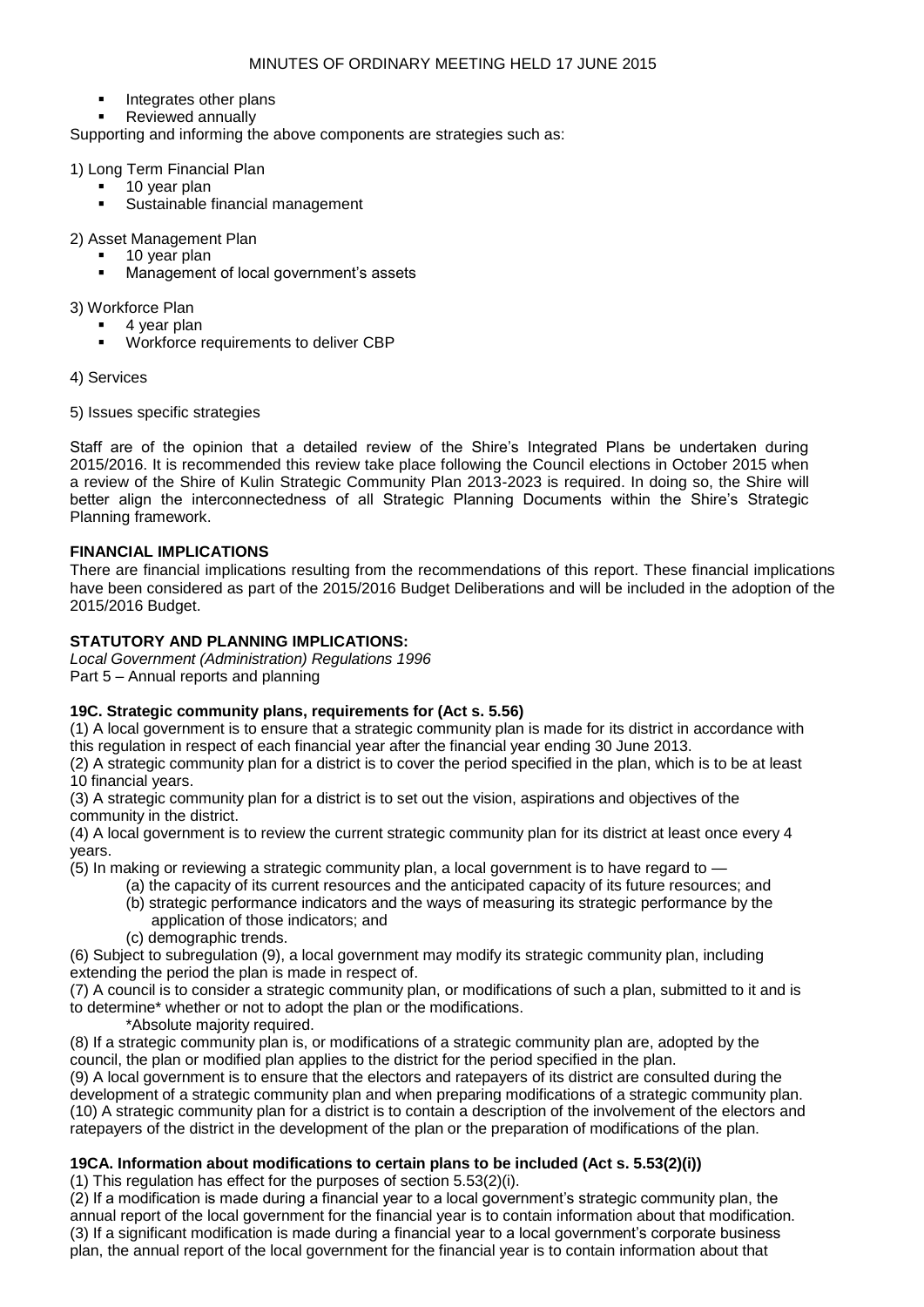significant modification.

## **19DA. Corporate business plans, requirements for (Act s. 5.56)**

(1) A local government is to ensure that a corporate business plan is made for its district in accordance with this regulation in respect of each financial year after the financial year ending 30 June 2013. (2) A corporate business plan for a district is to cover the period specified in the plan, which is to be at least 4

financial years. (3) A corporate business plan for a district is to —

- (a) set out, consistently with any relevant priorities set out in the strategic community plan for the district, a local government's priorities for dealing with the objectives and aspirations of the community in the district; and
- (b) govern a local government's internal business planning by expressing a local government's priorities by reference to operations that are within the capacity of the local government's resources; and
- (c) develop and integrate matters relating to resources, including asset management, workforce planning and long-term financial planning.

(4) A local government is to review the current corporate business plan for its district every year.

(5) A local government may modify a corporate business plan, including extending the period the plan is made in respect of and modifying the plan if required because of modification of the local government's strategic community plan.

(6) A council is to consider a corporate business plan, or modifications of such a plan, submitted to it and is to determine\* whether or not to adopt the plan or the modifications.

\*Absolute majority required.

(7) If a corporate business plan is, or modifications of a corporate business plan are, adopted by the council, the plan or modified plan applies to the district for the period specified in the plan.

The adoption of the Shire of Kulin Corporate Business Plan 2015/2016 – 2018/2019 complies with this requirement.

## **POLICY IMPLICATIONS:**

There are no policy implications resulting from the recommendations of this report.

# **COMMUNITY CONSULTATION:**

Nil

## **WORKFORCE IMPLICATIONS:**

Nil

## **OFFICER'S RECOMMENDATION:**

That Council:

- 1. Adopt the Shire of Kulin Corporate Business Plan 2015/16-2018/19 for the purposes of informing the preparation of the 2015/2016 Annual Budget only and subject to a review of the Strategic Community Plan 2013-2023 commencing November 2015 with regards the integration of all Strategic Planning Documents within the Shire's Strategic Planning framework.
- 2. Note Integrated Planning Review Documents (as attached).
- 3. Request the CEO to undertake a review of the Shire's Integrated Plans commencing November 2015.

## **VOTING REQUIREMENT:**

Absolute Majority

# **15/0615**

**Moved Cr West Seconded Cr McInnes that Council**

- **1. Adopt the Shire of Kulin Corporate Business Plan 2015/16-2018/19 for the purposes of informing the preparation of the 2015/2016 Annual Budget only and subject to a review of the Strategic Community Plan 2013-2023 commencing November 2015 with regards the integration of all Strategic Planning Documents within the Shire's Strategic Planning framework.**
- **2. Note Integrated Planning Review Documents (as attached).**
- **3. Request the CEO to undertake a review of the Shire's Integrated Plans commencing November 2015.**

**Carried 7/0**